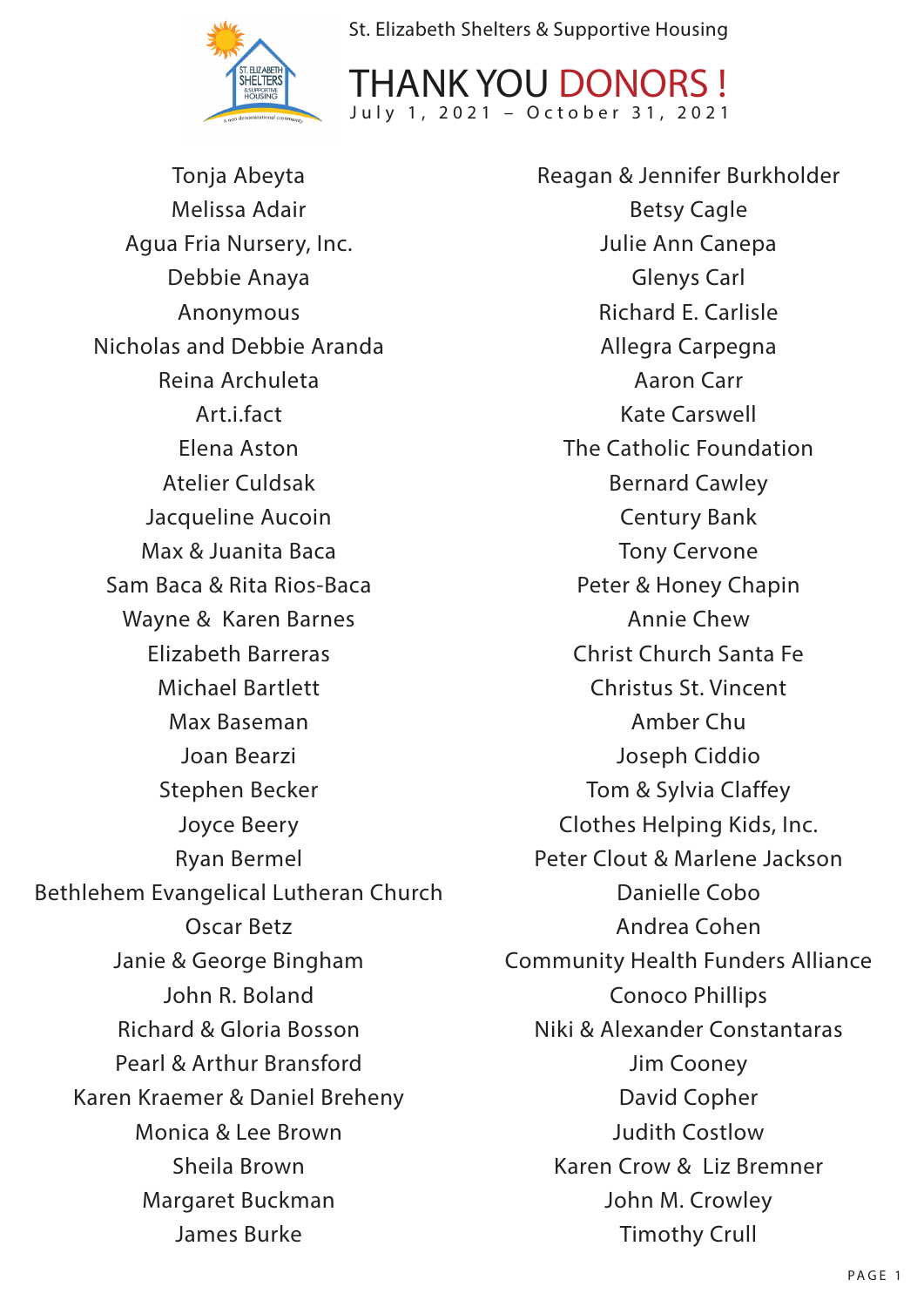



Alfonso & Lorraine De Herrera Dana De Santis Daniel DeGraw Del Norte Lov Foundation Meredith Dodge & Rev. Demetrios T. Demopulos Bob Di Janni Domanica Foundation Double Take, Inc. Sharon L. Doye Jacqueline Duke & Victor Castagna Richard Duran Kelly Durbin Isabel & Kenneth Earle Eldorado Coffee Corral (Hawking LLC.) Robert Evans James & Rhonda Eynon Don J. Fanslow James C. Faris Alice H. Farley Eric Faust Patricia Feather Michael & Cristina Feldewert David & Peggy Feldt Charles & Linda Ferenbaugh Fine Lifestyles Magazines, LLC Barbara Forslund Robert Forsyth Caroline Fox Steven H. Frantz David & Catherine Fry Carol S. Furchner

Vickie Gabin & Paul Steiner Carlos & Sophia Gallegos Maria & Frank Gallegos Pauline Gallegos Robert & Rosemary Gallegos Paula & George Galvin Rubel & Virginia Garcia Kenneth Gillespie Loretta Goeller Timothy Goering Frances & Fernando Gonzales Lesley Gonzales Martha S. Gonzales Ricardo & Dolores Gonzales Ruby Gonzales Silvia & Henry Gonzales Victoria T. Graham Brian Gravelle Bridget Green Kenneth Green & Lucinda Folsom Ann Greene Robert & Rita Gribble Guadalupe Credit Union Gerald & Diane Gulseth Holly Haas Teri S. Hackler Jim Hancock & Susan Zeder Christina Hanson Marie Harper Craig & Dawn Harris William Harris William H. & Mattie Wattis Harris Fdn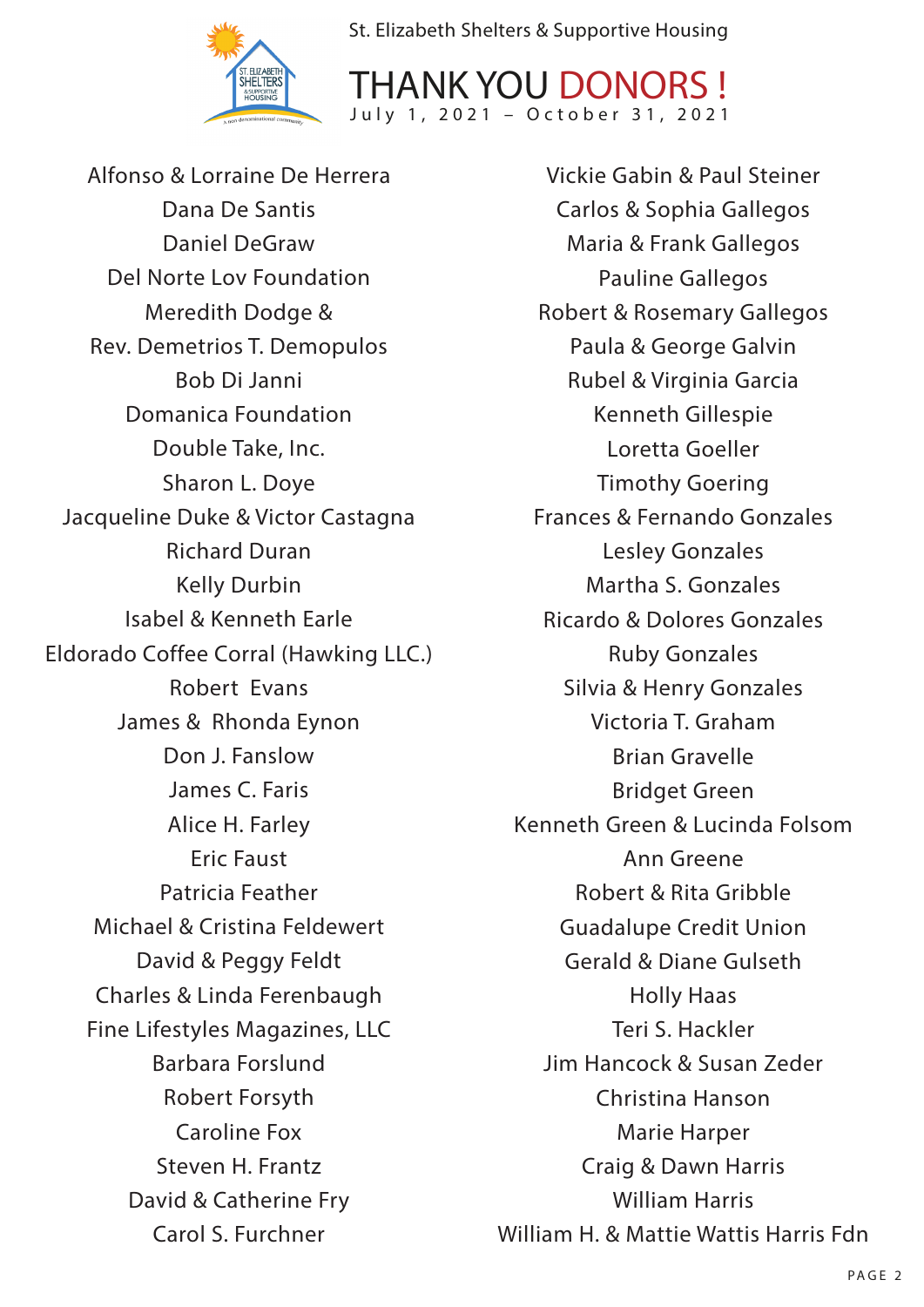



William & Gisela Hendley Linda Hill Robert L. Hiller Shelley Hoffmann Carolyn & Frankie Horne Interfaith Community Shelter Group Susan Jaschke Jenkins Gavin, Inc. Donald Jochem Era Sue Jones Dennis Kanka Joyce Keating Lynda & Thomas Kellahin Mark & Anne Keller John & Maria King Kitchen Sink Studio Caroline Kline Emmy Koponen Susan M. Kreiner Kroger Co. Robbie Lambert Lancaster York LTD. Enrique & Martine Lara Marcel Legendre & Kathrynn Drahn Donald & Janice Levering Kate G. Lopez Santiago & Rosella Lopez Los Alamos National Laboratory Los Alamos National Laboratory - Community Partnerships Greg Lower Ray & Connie Lucero

Wayne Luciano George Lujan James Lutz Donna J. Lynch Leonard Magnus Hanna Makaruk Laura Malinasky Nathan Malone Tammy Maloof & Gerard Tapia Mares Realty Robert W. Margevicius Therese Marks John T. Marlow Charlotte & James Martin Donald & Geri Martinez E. J. Martinez Ernest & Patricia Martinez Josie P. Martinez Linda Martinez Pamela Mathews William McAllister Paul McCachren Msgr. Joseph F.X. McCahon John McClure Linda & Thomas McGaw Lisa McGee Brittney McKinley Andrew McLachlan Sharon Ettinger-McLaughlin & Don McLaughlin John & Anita Meeks Timothy C. Merrigan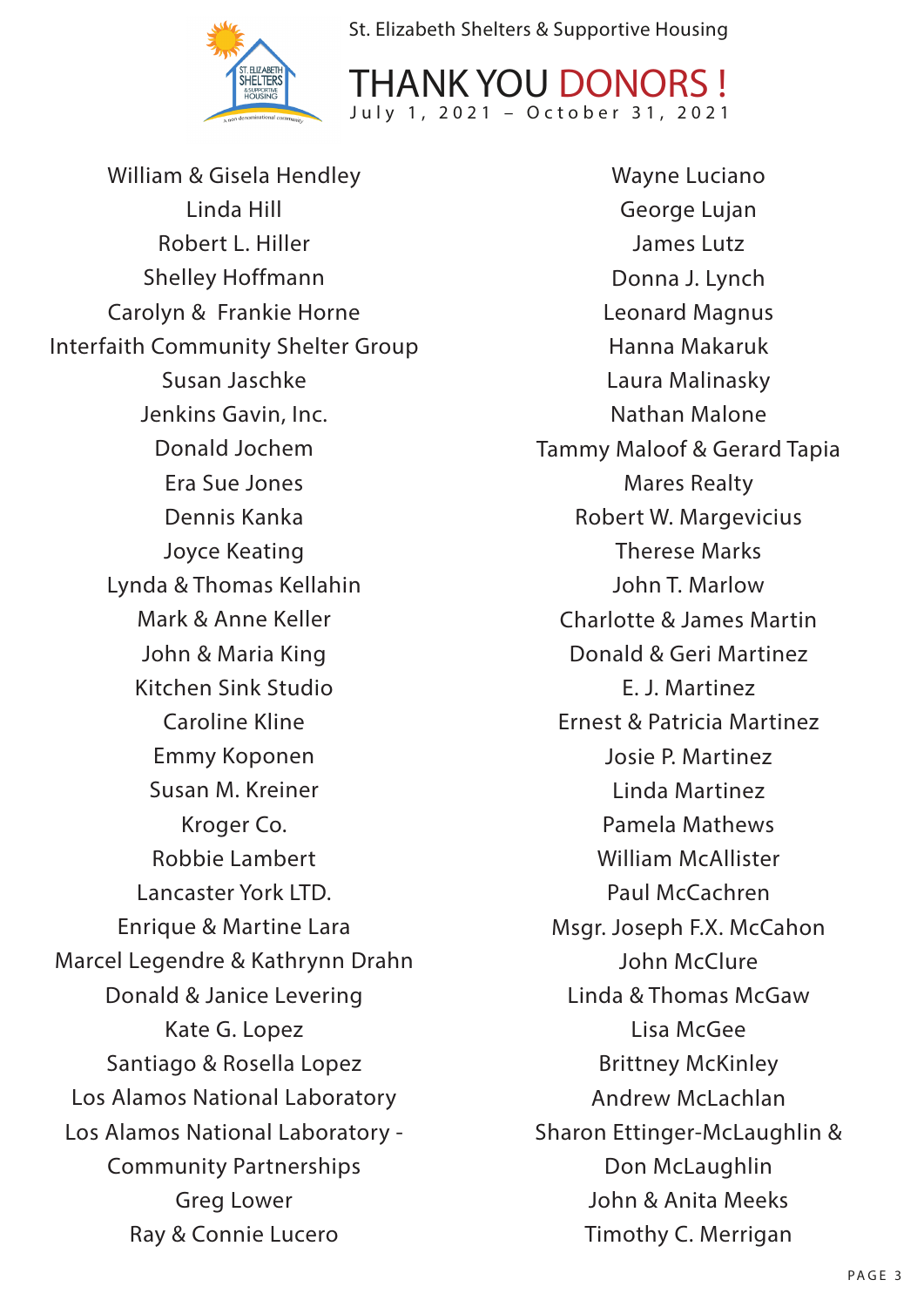

THANK YOU DONOR July 1, 2021 – October 31, 2021

Debbie Meyer Scott & Cathy Miller Sharon O. Mitchell Dora T. Montoya Manuel Montoya Victoria Mora Brenda & Gene Murray Billy & Lee Myers Network For Good New Mexico Bank & Trust New Mexico Foundation New Mexico Mutual Dan & Susan Nickelson Gilbert & Patricia Ortiz Suzanne Otter Gwen & Tom Paine Paper Tiger David Parker April Dawn Pease James Peavy Yolanda Perez Martha C. Perkins Deborah Phillips Nathan Phillips Lynn Pickard Ellen Pinnes James Podesta Ricardo Pong & Dolores Valdez de Pong Kevin Possin & Ann Lavine Lynne & Joseph Ptacek Jeff Quinones-Finch John Quintana

R and R Bounds Family Company LLC Gary & Laura Read Beth R. Reich, M.D. Richard & Alison Reider Richard and Rachel Fund, New Mexico Community Foundation Russell Richardson & Lauren Rose Dennis P. Ritschel Cecilia Rivera Nick Rivera Steve Rivera Thomas Rivers Maureen Robins Rose Rodriguez Elizabeth Rohrbach Jose & Susan Jean Rojas June Romer Frank & Charlene Romero Joe Frank & Ruth Romero Patty & Rick Romero Patsie Ross Rotary Club of Santa Fe del Sur Bill Roth Buddy & Irene Roybal Daniel P. Rusthoi Sunil Sakhalkar Lawrence Salazar Mary Anne & Al Sanborn Jose & Carol Sanchez Santa Fe Community Foundation Santa Fe Garden Club Inc. Santa Fe New Mexican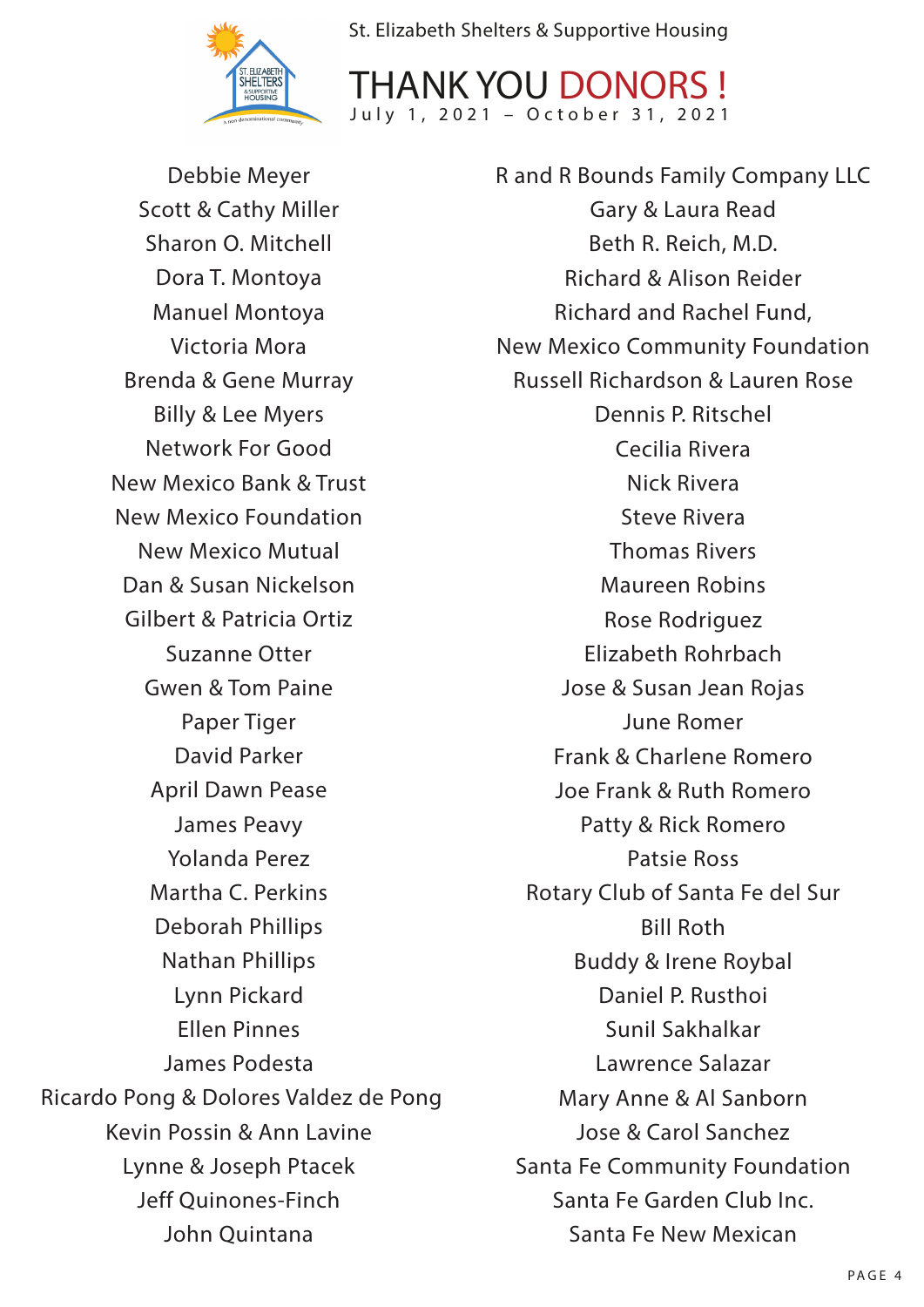

THANK YOU DONORS ! July 1, 2021 – October 31, 2021

Santa Fe Reporter Santa Maria de la Paz Catholic Community Jenna & Wilson Scanlan Nancy Scheer Stephanie Segura Eddie & Roseanne Sena Loretta Sena Jim & Irma Serna Steve Sisneros Emily Smith Roy & Dolores Snable David Snead Walter E. Sondheim Sandra Sparks Michael Springer Kathy B. Spurgin State Employees Credit Union Lee Steck Stennis Giving Fund Christine Bohmer Stewart George Strickland & Anita Ogard Ian & Cathy Strong Mary Ann Stroud Anne Summers Susan Sutton Swain & Grieco, LLC Bruce A. Swanton Frank Szofran Richard Tavares Lara E. Terrell David Thompson

Richard & Mervianna Thompson Tierra Concepts Tierra Oil Company, LLC Alice Tinkle J. R. & Elizabeth Tyldesley Kathryn Ugoretz United Way of Central NM Diego Velarde Verizon Foundation Veterans of Foreign Wars Sally Hayden Von Conta Adair Waldenberg & Jon Peck Christine & Paul Wantuck Lisa & Brian Watson Mayor Alan Webber & Frances Diemoz Cynthia West & Reno Myerson Mary White Barbara Winecki Andy & Judy Winnegar Dan Winske & Gloria Cordova Audie Wood Gerry & Linda Wood Sharon Woods J. Michael Word Judge Ann Yalman Zell Family Foundation Barbara Zickler